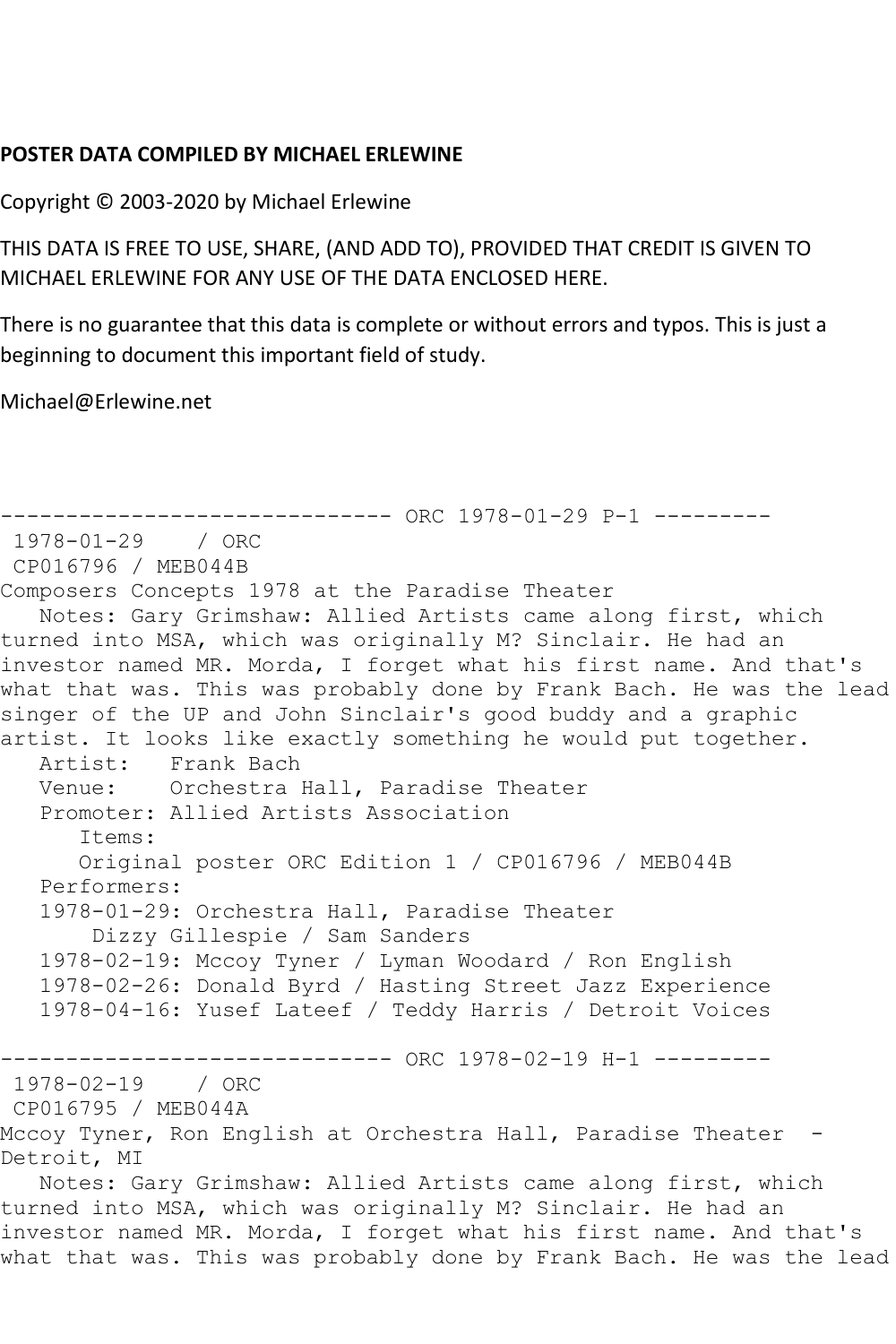singer of the UP and John Sinclair's good buddy and a graphic artist. It looks like exactly something he would put together. Artist: Frank Bach Venue: Orchestra Hall, Paradise Theater Promoter: Allied Artists Association Items: Handbill / CP016816 / MEB054B Handbill ORC Edition 1 / CP016795 / MEB044A Performers: 1978-02-19: Orchestra Hall, Paradise Theater Mccoy Tyner / Ron English / Lyman Woodard / Paradise Theater Orchestra ------------------------------ 1979-01-07 P-1 --------- 1979-01-07 / CP016797 / MEB044C Jay Mcshann, Eddie Jefferson at Paradise Notes: Gary Grimshaw: Allied Artists came along first, which turned into MSA, which was originally M? Sinclair. He had an investor named MR. Morda, I forget what his first name. And that's what that was. This was probably done by Frank Bach. He was the lead singer of the UP and John Sinclair's good buddy and a graphic artist. It looks like exactly something he would put together. Artist: Frank Bach<br>Venue: Paradise Paradise Items: Original poster Edition 1 / CP016797 / MEB044C Performers: 1979-01-07: Paradise Jay Mcshann / Eddie Jefferson / Dave Wilborn / Richie Cole / Paul Leonard / Marla Jackson / Flash Beaver / Leonard Brothers / Candy Johnson / Jimmy Wilkins Orchestra / Marcus Belgrave ------------------------------ COB 1983-04-01 H --------- 1983-04-01 / COB CP044763 Sun Messengers, Lyman Woodard at Cobb's Corner - Detroit, MI Artist: Frank Bach Venue: Cobb's Corner Items: Handbill COB / CP044763 Performers: 1983-04-01 1983-04-02: Cobb's Corner Sun Messengers 1983-04-08 1983-04-09: Lyman Woodard 1983-04-15 1983-04-16: 1983-04-22 1983-04-23: Orange Lake Drive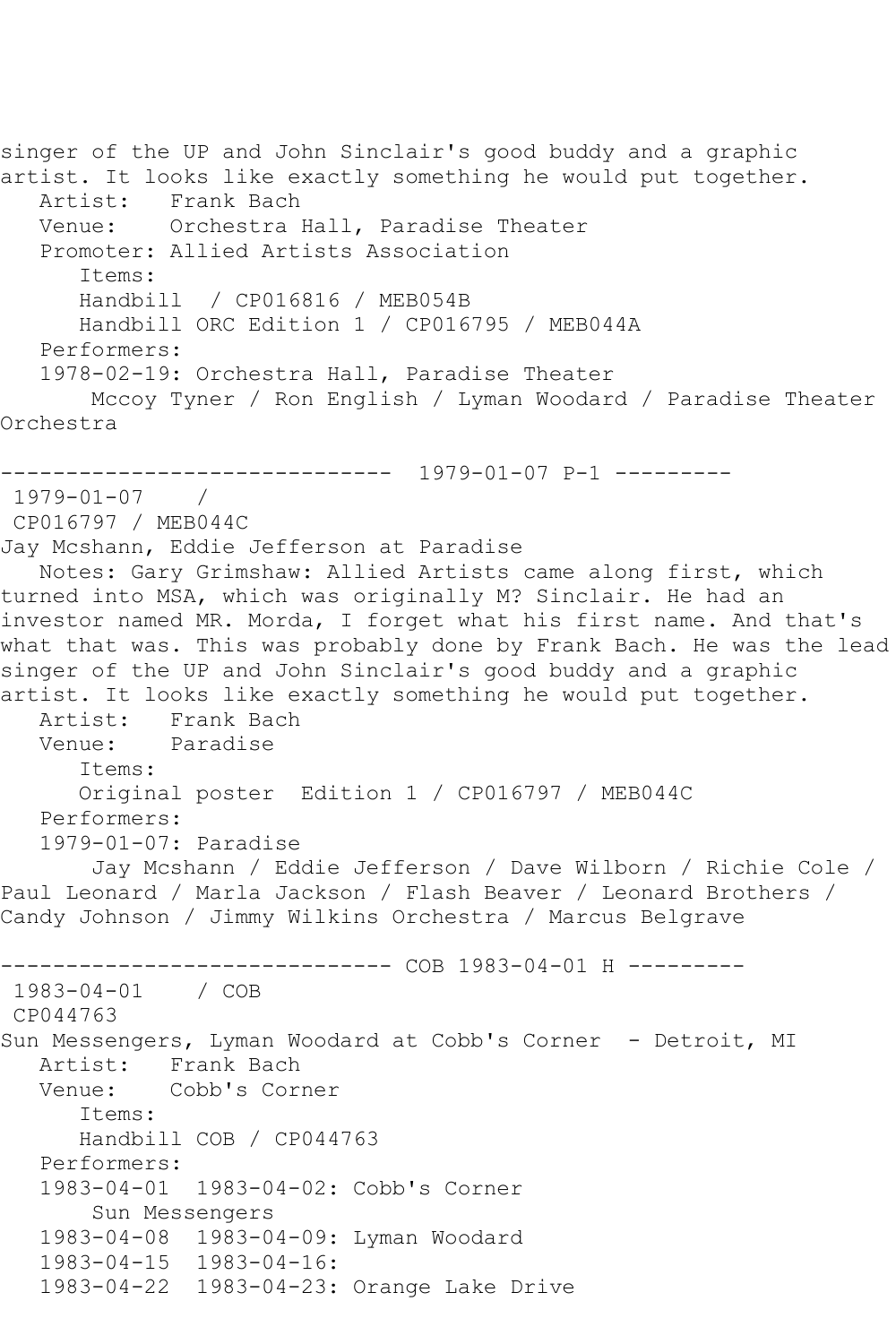1983-04-03: Urbations 1983-04-10: Urbations 1983-04-13: 1983-04-17: Urbations 1983-04-21: Ernie Rodgers 1983-04-24: Urbations 1983-04-28: Ernie Rodgers ------------------------------ ROST 1983-04-01 P --------- 1983-04-01 / ROST CP045963 / CP045963 Urbations at Roostertail [Detroit, MI] Artist: Frank Bach Venue: Roostertail Promoter: John Sinclair Items: Original poster ROST / CP045963 / CP045963 Notes: Photo by John Gianoplos Performers: 1983-04-01: Roostertail Urbations 1983-04-01: (not found) Urbations 1983-04-02: Traxx Urbations 1983-04-03: Cobb's Corner Urbations 1983-04-05: Second Chance Urbations 1983-04-06: Monroe Community College Urbations 1983-04-08: Private party Urbations 1983-04-09: UM Law School Urbations 1983-04-10: Cobb's Corner Urbations 1983-04-13: Ranch Urbations 1983-04-14: Joe's Star Lounge Urbations 1983-04-15: U Club Urbations 1983-04-16: Private party Urbations 1983-04-17: Cobb's Corner Urbations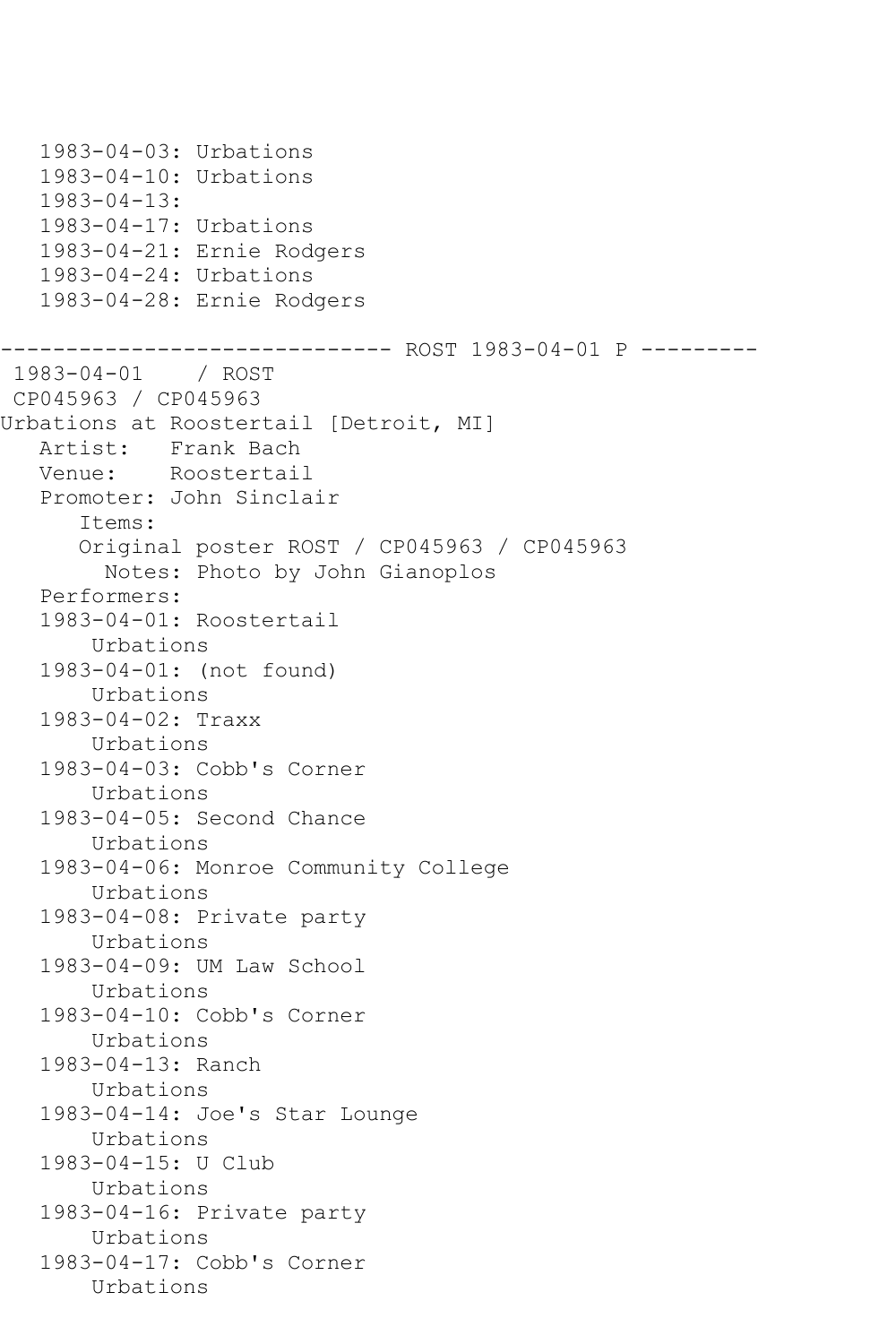```
 1983-04-20 1983-04-21: Private party
        Urbations
    1983-04-22: Private party
        Urbations
    1983-04-23: Ranch
        Urbations
   1983-04-24: Cobb's Corner
        Urbations
    1983-04-28: Joe's Star Lounge
        Urbations
    1983-04-29 1983-04-30: Ricks
        Urbations
------------------------------ 1983-04-03 P ---------
1983-04-03 / 
CP045995 / CP045995
Urbations at Butchs [Ferndale, MI]
   Artist: Frank Bach
   Venue: Butchs
       Items:
       Original poster / CP045995 / CP045995
         Notes: Photo by Bob Dion
    Performers:
    1983-04-03: Butchs
        Urbations
    1983-04-04 1983-04-05: Nightclub
        Urbations
    1983-04-11: Saint Andrew's Hall, Detroit
        Urbations
    1983-04-12: Private party
        Urbations
    1983-04-13: (not found)
        Urbations
    1983-04-18 1983-04-19: Alvins Finer
        Urbations
    1983-04-20: Cobb's Corner
        Urbations
    1983-04-23: Ricks
        Urbations
    1983-04-25 1983-04-26: Joe's Star Lounge
        Urbations
    1983-04-27: Cobb's Corner
        Urbations
    1983-04-28: Second Chance
        Urbations
    1983-04-31: Ricks
        Urbations
```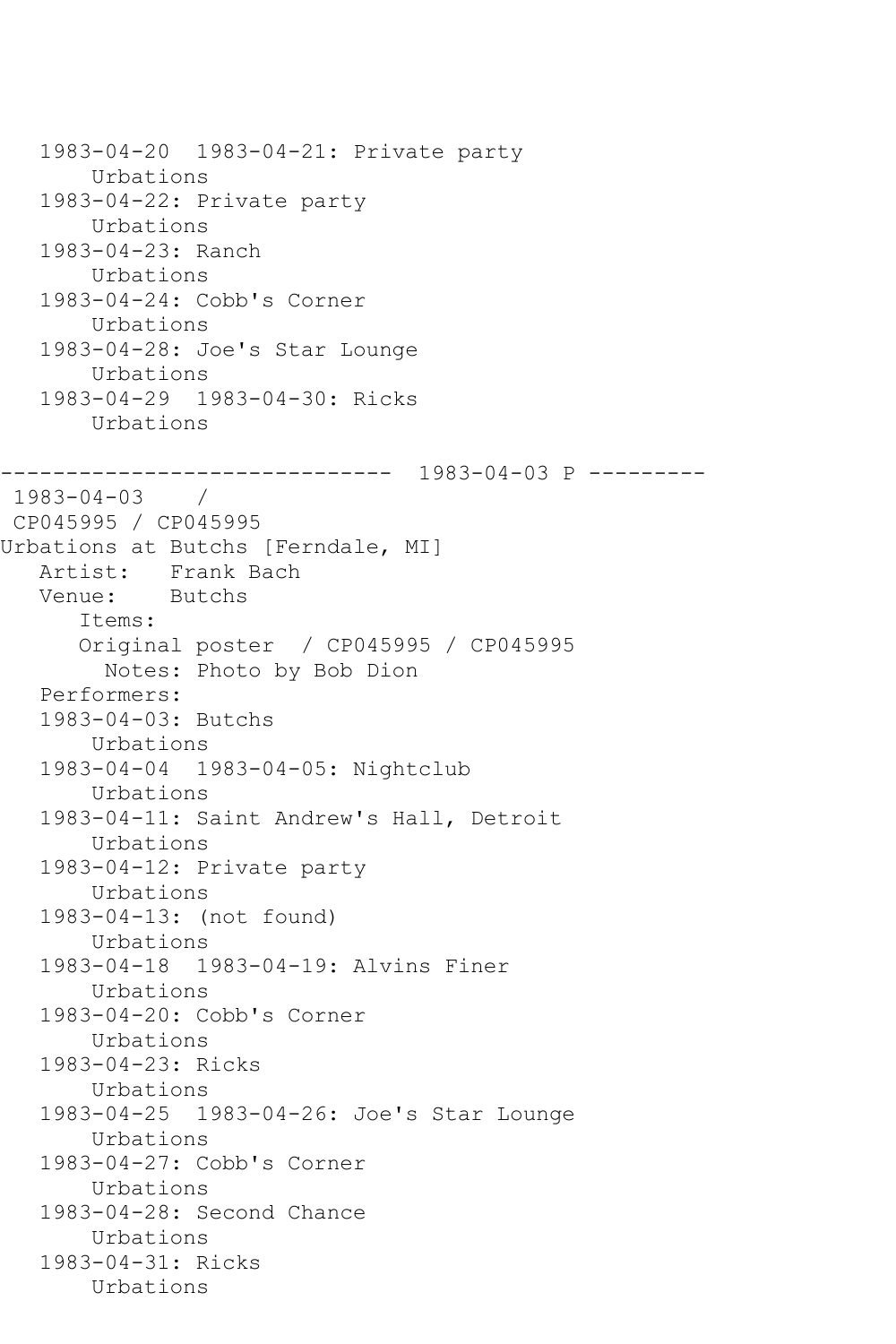------------------------------ ALV 1983-12-01 H --------- 1983-12-01 / ALV CP044647 Flying Tigers, Willie D. Warren at Alvin's Twilite Bar - Detroit, **MT**  Artist: Frank Bach Venue: Alvin's Twilite Bar Items: Handbill ALV / CP044647 Performers: 1983-12-01: Alvin's Twilite Bar Flying Tigers / Willie D. Warren / Rob Noll ------------------------------ HART 1986-07-25 P-1 --------- 1986-07-25 / HART CP006190 / CP01439 Spinners, Atlantic Starr at Hart Plaza - Detroit, MI Private Notes: Grimshaw Event: Motor City Music Celebration at Hart Plaza Artist: Gary Grimshaw Venue: Hart Plaza Items: Original poster HART Edition 1 / CP006190 / CP01439 Price: 36.00 HART / CP014923 / ME0071 Performers: 1986-07-25 1986-07-27: Hart Plaza Spinners / Atlantic Starr / Chuck Berry / Bo Diddley / Davic Ruppin / Eddie Kendricks / Blood / Sweat / Ears / Martha Reeves / Turtles / Righteous Brothers ------------------------------ NONE P-1 --------- NONE / CP017049 / MEB179 Rhythm-a-Ning, poem by John Sinclair Artist: Frank Bach Items: Original poster Edition 1 / CP017049 / MEB179 Performers: NONE: John Sinclair ------------------------------ NONE P-1 --------- NONE CP017061 / MEB191 Rhythm-a-Ning, poem by John Sinclair Artist: Frank Bach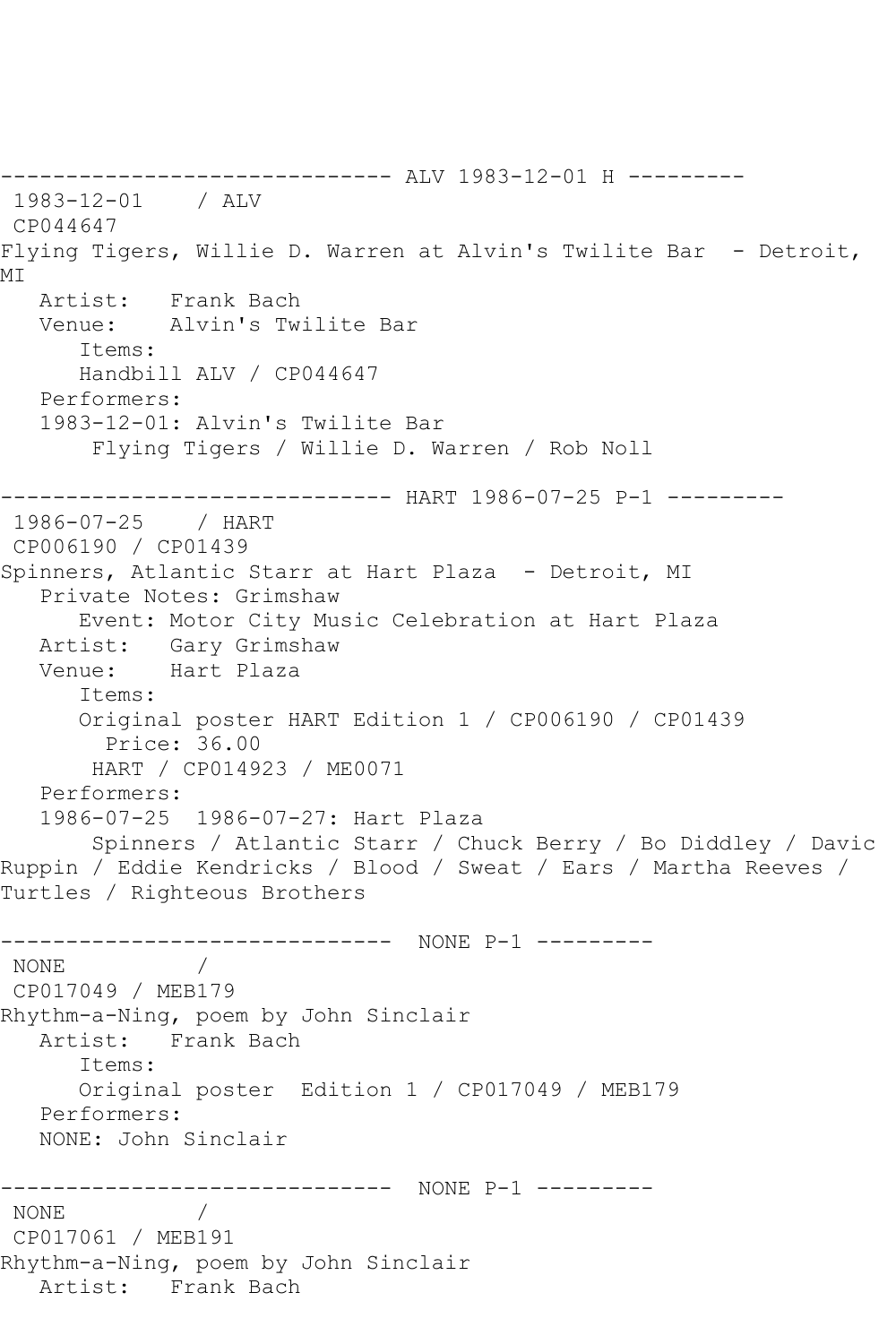Items: Original poster Edition 1 / CP017061 / MEB191 Performers: NONE: John Sinclair ------------------------------ NONE P-1 --------- NONE / CP017104 / MEB234 Saturday Night Special, Strata recods Artist: Frank Bach Items: Original poster Edition 1 / CP017104 / MEB234 Performers: NONE: Lyman Woodard ------------------------------ TRXX zzzz-04-02 P -------- zzzz-04-02 s / TRXX CP045945 / CP045945 Tommy Gunn and the Lineup, Urbations at Traxx - Detroit, MI Artist: Frank Bach<br>Venue: Traxx Venue: Promoter: WLLZ-FM Items: Original poster TRXX / CP045945 / CP045945 Performers: zzzz-04-02 sat: Traxx Tommy Gunn / Urbations ------------------------------ STA zzzz-04-22 P -------- zzzz-04-22 f / STA CP045994 / CP045994 Buddy Guy, Junior Wells at Saint Andrews Hall Artist: Frank Bach<br>Venue: Saint Andre Saint Andrew's Hall, Detroit Promoter: Domenick Morda Items: Original poster STA / CP045994 / CP045994 Performers: zzzz-04-22 fri: Saint Andrew's Hall, Detroit Buddy Guy / Junior Wells ------------------------------ zzzz-10-15 P -------- zzzz-10-15 s / CP044069 / CP044069 Wille D. Warren and his Brush Street Band, Jim Mccarty at Bstilla Bistro Artist: Frank Bach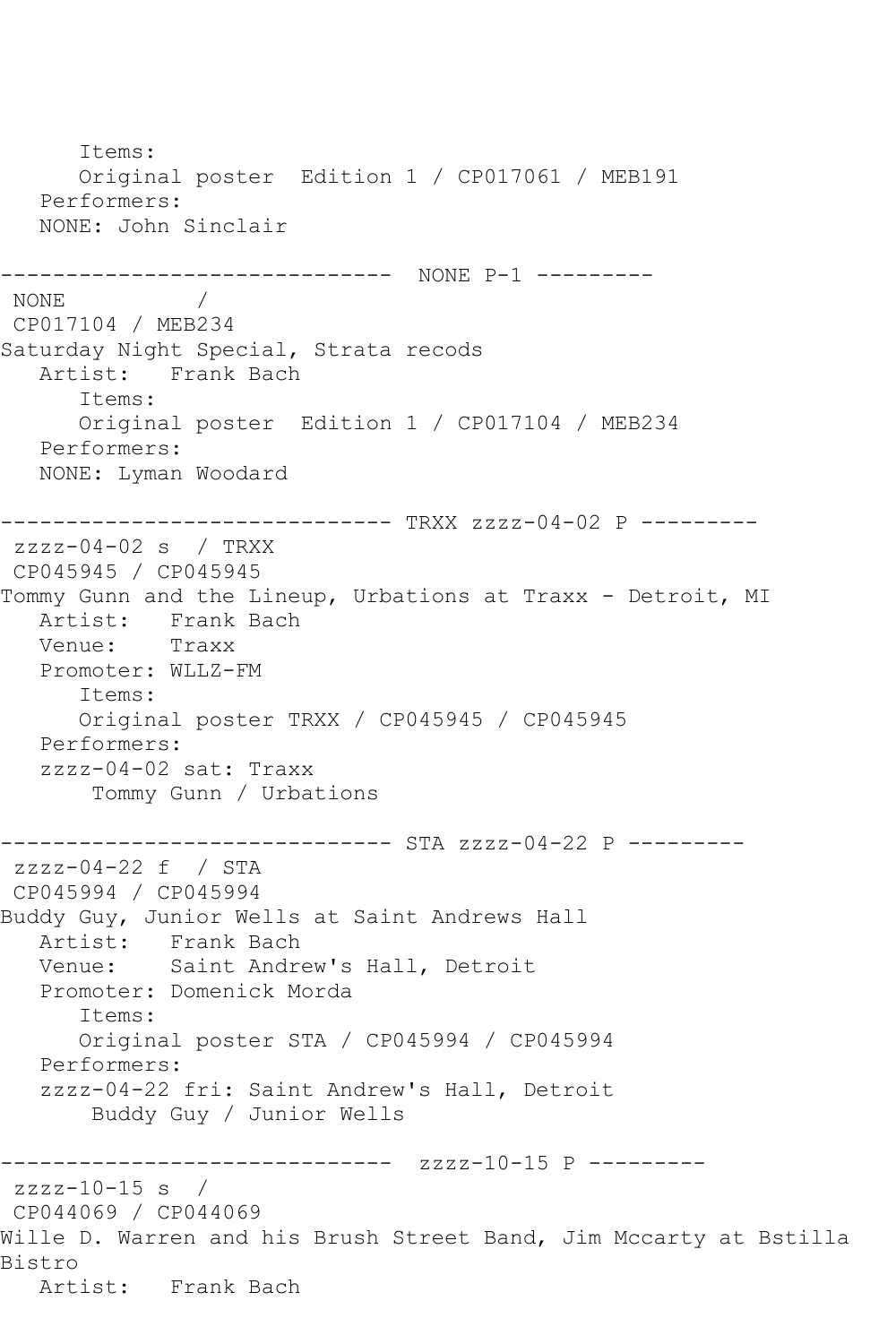Venue: (not found) Items: Original poster / CP044069 / CP044069 Performers: zzzz-10-15 sat: (not found) Wille D. Warren and his Brush Street Band / Jim Mccarty / Johnny Bee ------------------------------ zzzz-11-18 P -------- zzzz-11-18 t / CP045958 / CP045958 Urbations at City Club Artist: Frank Bach Venue: City Club Items: Original poster / CP045958 / CP045958 Performers: zzzz-11-18 thu: City Club Urbations ------------------------------ zzzz-zz-zz P-1 -------- zzzz-zz-zz / CP017081 / MEB211 Rhythm-a-ning Poem Artist: Frank Bach Items: Original poster Edition 1 / CP017081 / MEB211 Performers: zzzz-zz-zz: John Sinclair ------------------------------ zzzz-zz-zz P -------- zzzz-zz-zz / CP030050 / NB10096 Rainbow Multi Media Ann Arbor Business card Artist: Frank Bach Items: Original poster / CP030050 / NB10096 Performers: zzzz-zz-zz: Rainbow Multi Media Ann Arbor Business card ------------------------------ zzzz-zz-zz H -------- zzzz-zz-zz / CP044322 Community Billboards, Ann Arbor and Ypsilanti Artist: Frank Bach Venue: Ann Arbor Items: